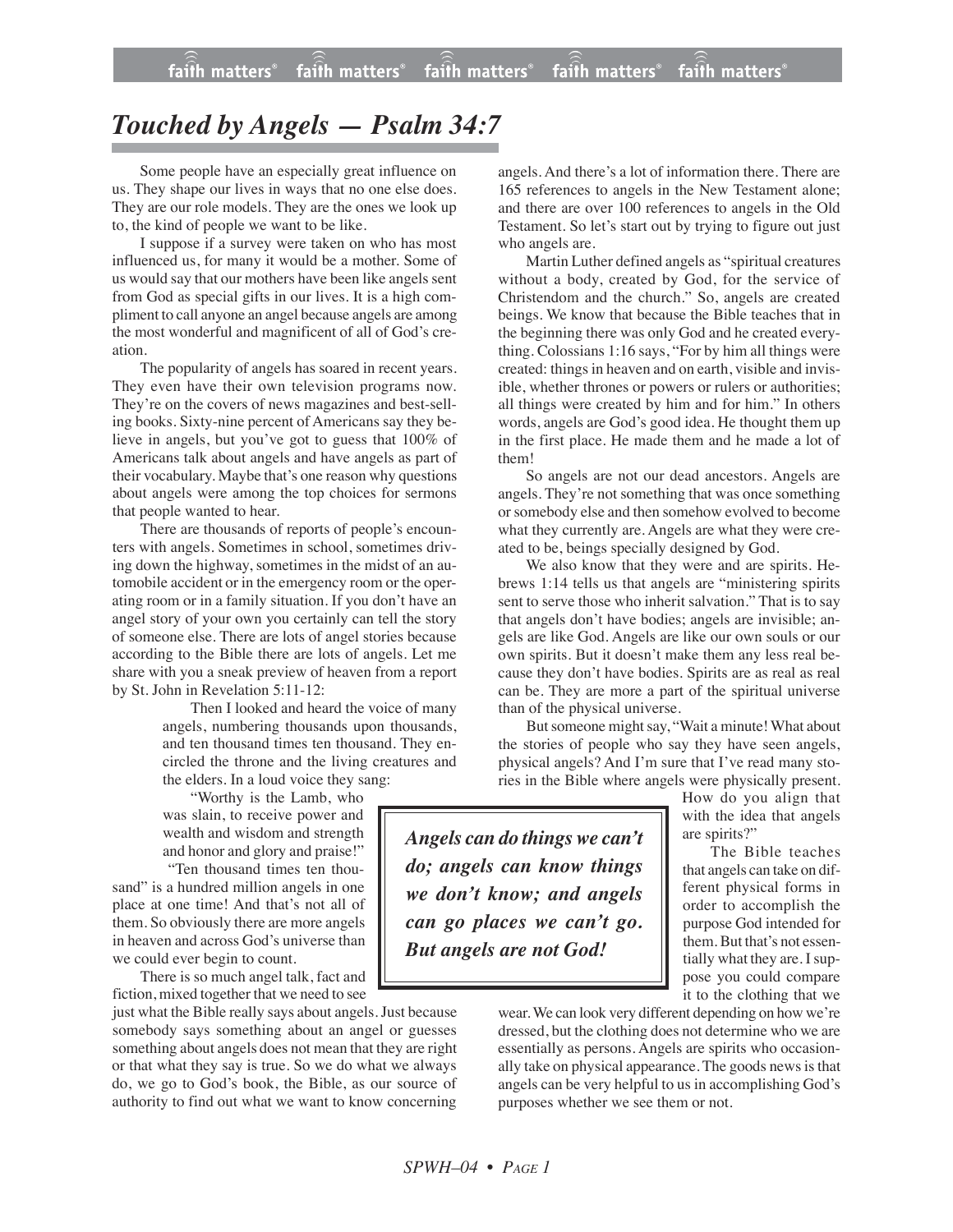Have you ever wondered what it would be like to be invisible? Most children think about that; in fact, some are convinced they are invisible! What if you could do whatever you wanted to do and nobody could see you doing it? There would be some disadvantages, but there would be some enormous advantages as well.

Angels are spirits without bodies. But very significantly, angels are supernatural. They are above our idea of what is natural or normal. Psalm 8:5 says that God made man "a little lower than the heavenly beings and crowned him with glory and honor." Another way of saying that is that God made angels and heavenly beings a little higher than he made humanity. Angels can do things we can't do; angels can know things we don't know; and angels can go places we can't go. But angels are not God! Loads of Bible stories tell of angels doing supernatural acts—miracles—from miraculous announcements all the way to taking a rock that probably weighed about eight tons and rolling it back from the grave of Jesus in the Easter story.

Now we start to put all of that together and we begin to get at least a basic idea of what the Bible teaches about angels. We learn that there are millions of them, that God made them, that they are spirits who can instantly go anywhere and that they have supernatural power. No wonder people are so interested in angels and especially so interested in having angels help us.

But the next obvious question is: what do angels do? The basic answer is that angels do whatever God wants them to do. The Greek word from which we get our word "angel" is "angelos". It was a common everyday term meaning "messenger". So an angel is a messenger of God. An angel goes where God wants, does what God wants and obeys what God wants. Psalm 103:20 says, "Praise the Lord, you his angels, you mighty ones who do his bidding, who obey his word." It is really important to understand that angels don't work for us. Angels work for God. They do what God tells them to do. That doesn't mean they don't help us. It doesn't mean that they are not influential in our lives. The truth is that angels do all kinds of good things to bless and help and strengthen and encourage us. But they don't take their assignments from us. Angels are not genies in bottles that we rub in order to get what we want. Angels do what God wants whether we like it or not.

What God wants is for them to worship God. That is their Number One job description. To worship God means to acknowledge God's greatness, to acknowledge God's goodness. It is giving praise and adoration to God for who he is and all he does. Psalm 148:2 says, "Praise him, all his angels, praise him, all his heavenly host."

So there are a hundred million angels surrounding the throne of God and worshiping him. They're thinking about God. Even when they are not present in heaven, God is the center of their lives. They sing songs; they praise him; they do his beckoning; they do whatever he asks. That is the essence of worship: to speak words of truth concerning God's greatness and to obey God and do whatever he asks to be done.

Except some of us want to say, "Now wait a minute. If that's what heaven is all about, just telling God how great he is and doing whatever he asks us to do, that doesn't seem like a very interesting thing to do for a long period of time.

Allow me to illustrate. If there is someone you really love, a husband or a wife or a parent or a child, someone you really care about, and you go to an activity that is centered on honoring that person, you know that you're the first to clap and the last to stop the applause. While everybody else can be totally bored, you are absolutely fascinated when wonderful things are being said about the one you deeply love and care about. It totally changes your perspective.

And so it is with angels in heaven. They so love God and are so committed to him that they take delight in an infinite amount of time of praising, worshiping and acknowledging him. That's what the essence of heaven is for us, too. And angels will be there with us leading in that praise.

Now, the good news for us is that God, who gives his assignments to these millions of angels, gives them assignments that are for our benefit. And one of the top assignments that God gives to angels for our benefit is to watch out for us. That's because God has our best interest at heart. He wants us to be protected. He wants us to be cared for. So he orders his angels to guard those who are his children. In Psalm 91:11 we read, "For he will command his angels concerning you to guard you in all your ways." That verse is one of the places in the Bible where we get the idea that God assigns "guardian angels" to guard and protect and take care of those who are his and those whom he loves.

Stories of supernatural protection involving angels are easy to come by. One story tells of a group of three missionaries in a remote area who suddenly found themselves under attack by hundreds of people bent on taking their lives. At the last instant, the attack ended. Their attackers suddenly disappeared and everything was fine.

However, the next day the attackers came back and again the missionaries thought they were going to die, but at the last moment the attack ended. The same thing happened the third day, but again the attack stopped.

A year later one of these missionaries was with the leader of that attacking tribal group. The leader of the attackers brought up what happened in that three-day sequence and said, "We were determined that we were going to kill you, but when we saw those hundreds of soldiers standing around you to protect you, we knew that we could never win." What the three missionaries couldn't see but their attackers could see were apparently angels.

Another story tells of a woman who was running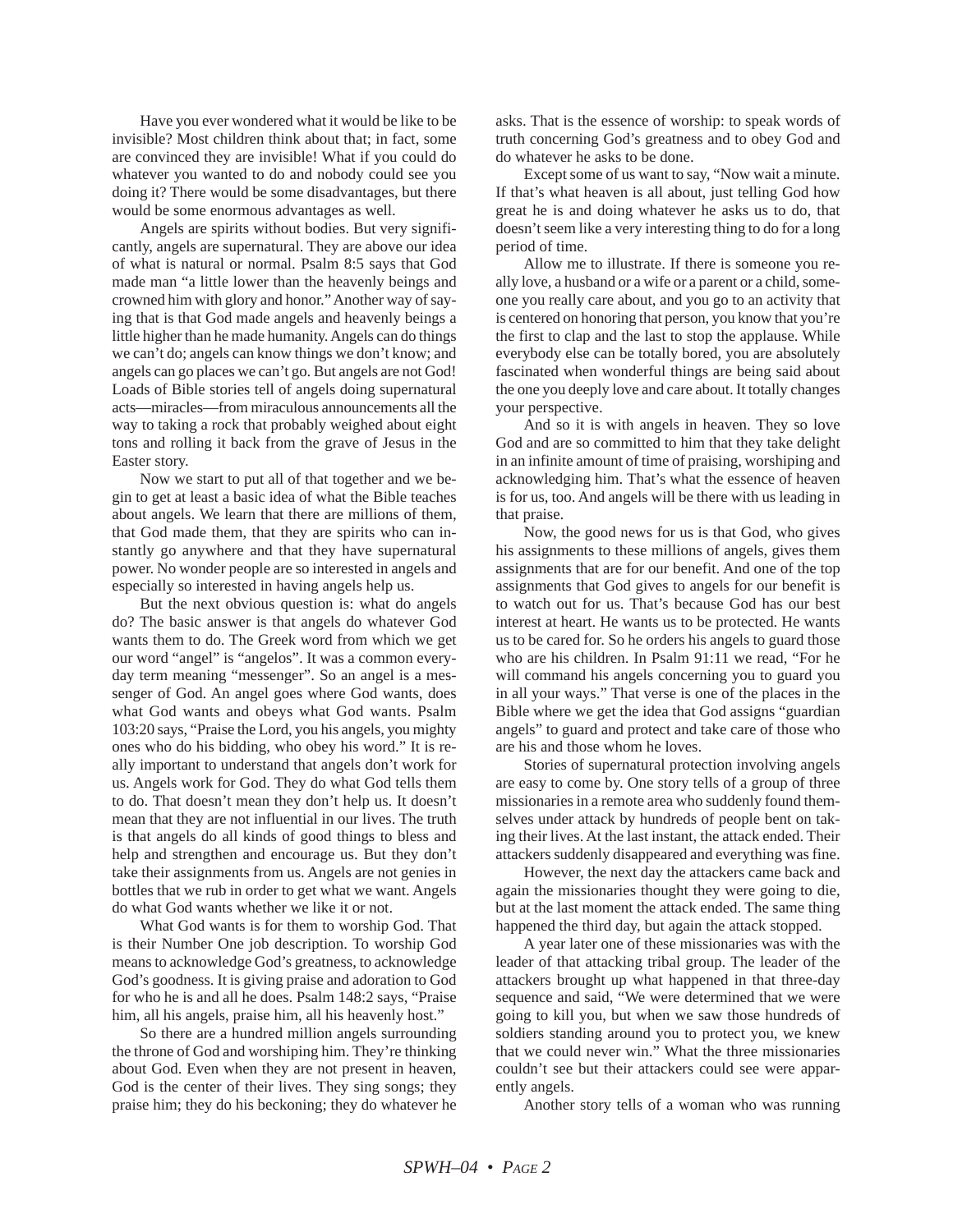across a city bridge being pursued by attackers. In this case, too, her attackers turned and ran the other way. When they were caught and questioned they said that they had seen a pair of men in white robes with swords standing nearby to protect her.

One Christian tells the story of riding in a train on an overnight journey and being in a sleeping car. There were a number of other Christians on that particular train. During the night the train came to a screeching halt in an isolated place where there was no station. Everyone awoke to find that a farmer had flagged down the train and had stopped it only a few yards from a washed-out bridge that would have brought disaster and death probably to everyone on the train. He was questioned as to why he had come out that night to stop the train, something he had never done before. He explained that a stranger had awakened him in the middle of the night and told him to go and stop the train at that place.

Or, a more recent story of a woman who was awakened in the night when she heard her front door creaking open. It seemed strange to her in many ways and frightening since that door was seldom used because it was so warped it was almost impossible for even a strong person to get it open. She went downstairs and found the door wide open. As she went outside, there was her little boy. He explained that a stranger had come into his room and had taken him outside through the front door. The mother then discovered that the child had been playing with matches, the curtains had caught fire, the room was filled with smoke and her little boy's life had been saved by that stranger who had opened the door that the child couldn't open.

"For he will command his angels concerning you, to guard you in all your ways."

Not only do angels guard us, they also guide us. One of the most famous examples was in the early life of Jesus. You may remember that after the wise men came to see Jesus Herod the King

determined that he was going to have executed every male child under the age of two in the district where Jesus lived. So Joseph and Mary and Jesus became refugees, leaving Palestine and going to Africa and staying there throughout the rest of the life of Herod. But an angel came to Joseph and told him that he should relocate back to his homeland and that the purposes of God in the life of Jesus could then be fulfilled as God prepared Jesus for all he had for him to do. The story is told in Matthew 2:19-21:

> After Herod died, an angel of the Lord appeared in a dream to Joseph in Egypt and said, "Get up, take the child and his mother and go to the land of Israel, for those who were trying to take the child's life are dead."

So he got up, took the child and his mother

and went to the land of Israel.

Discovering God's direction for our lives is exceptionally important. One of the ways God shows us where to go and what to do is through angels. God orders angels directly or indirectly to get to us the messages that we need so that we can have God's direction in our lives. Usually those messages come through the Bible, but they may also come through dreams or circumstances. God will use whatever means are necessary to communicate his direction to us.

So what else do angels do? Well, they also encourage us . . . at least that's what God did in the case of an Old Testament prophet named Gideon. Gideon lived at a time when the enemy of his nation was the Midianites. The Midianites were vicious in their attacks. They destroyed all the crops; they destroyed all the livestock; and they threatened to kill all the people. The people of the nation of Israel were absolutely frightened and so deeply discouraged that they were not likely to mount much of a defense against the invading armies.

The leader at the time was a man named Gideon. He, too, was discouraged, deeply discouraged, until an angel came to him. We're told in Judges 6:12, "When the angel of the Lord appeared to Gideon, he said, 'The Lord is with you, mighty warrior.' " You know, at that moment he didn't think of himself as a mighty warrior; he thought of himself as a hopeless failure. But the encouragement that the angel gave and the message from God were sufficient for Gideon to rise up and to lead the nation of Israel to victory.

I understand that because I get discouraged, too. In fact, one of the items on my daily prayer list is for God to give me encouragement. You know that when you work

> with people, when you live with your own frailties, when you encounter people who deeply discourage you, sometimes it's just hard. It's hard to go to work; it's hard to stay at home; it's hard to go on

with the next day. It's hard to cope with the things that get us down. It isn't that we don't have a lot of things going for us. It's just that we can't muster up the spiritual power to deal with all that life throws our way. So God sends encouragement. He sends encouragement to us as he did to Gideon through angels and messages to keep us going.

When we're really in trouble God uses angels to deliver us from disaster. That's what happened with St. Peter. He was imprisoned and his life was at risk. In a sense, he was on death row in Jerusalem. But God had more for him to do. He intended for Peter to be one of the founders of the church and it wasn't his time to die. So Got sent an angel into the prison. He took Peter's shackles off and walked him past all the guards through locked doors in order to set him free. The story is told in

*…angels don't work for us. Angels work for God.*